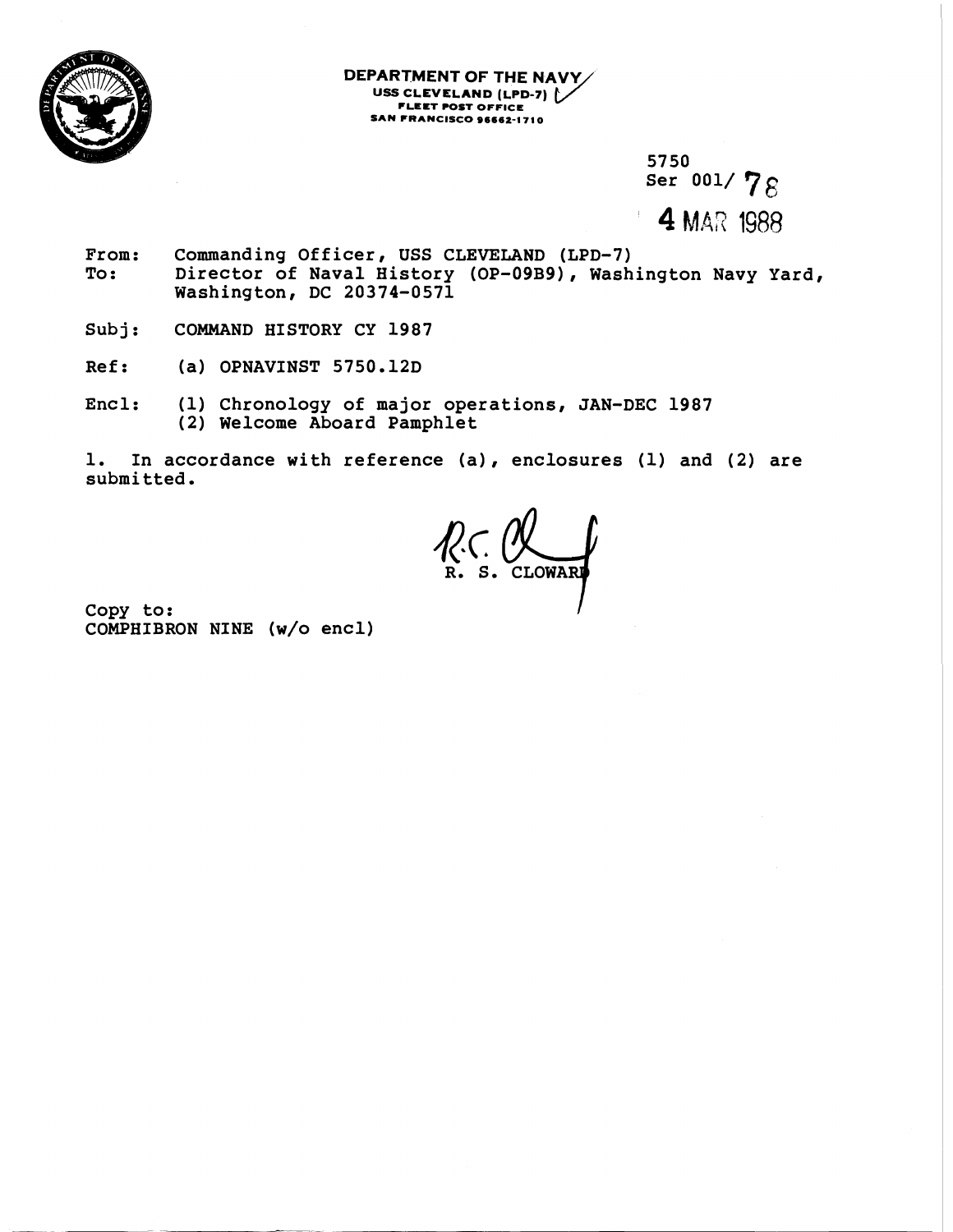## **CHRONOLOGY OF OPERATIONS, USS CLEVELAND 1987**

**Upon completion of regular overhaul in December 1986, CLEVELAND began workups for a January 1988 deployment. In April, 1987 CLEVELAND was selected to relieve CORONADO as Third Fleet Flagship. Modifications to the ship began in June. USMC troop officer staterooms were converted to office space, additional communication equipment was added, flag plot spaces were updated, shore power cables were re-routed, and 42 additional outside phone lines were installed. CLEVELAND underwent a succesfull REFTRA and PHIBREFTRA. However, participation in Kernel Usher 88-1 was minimal as CLEVELAND was not scheduled to deploy with the Amphibious Ready Group. CLEVELAND was briefly considered as possibly relieving LA SALLE as COMMIDEASTFOR Flagship in Sepetember, however CORONADO was assigned for that mission. CLEVELAND was confirmed as Third Fleet Flagship. During the holiday stand down period in December, numerous awnings and a protocol quarterdeck were installed. CLEVELAND departed for Pearl Harbor, HI on 03 January 1988 to assume duties as Third Fleet Flagship.**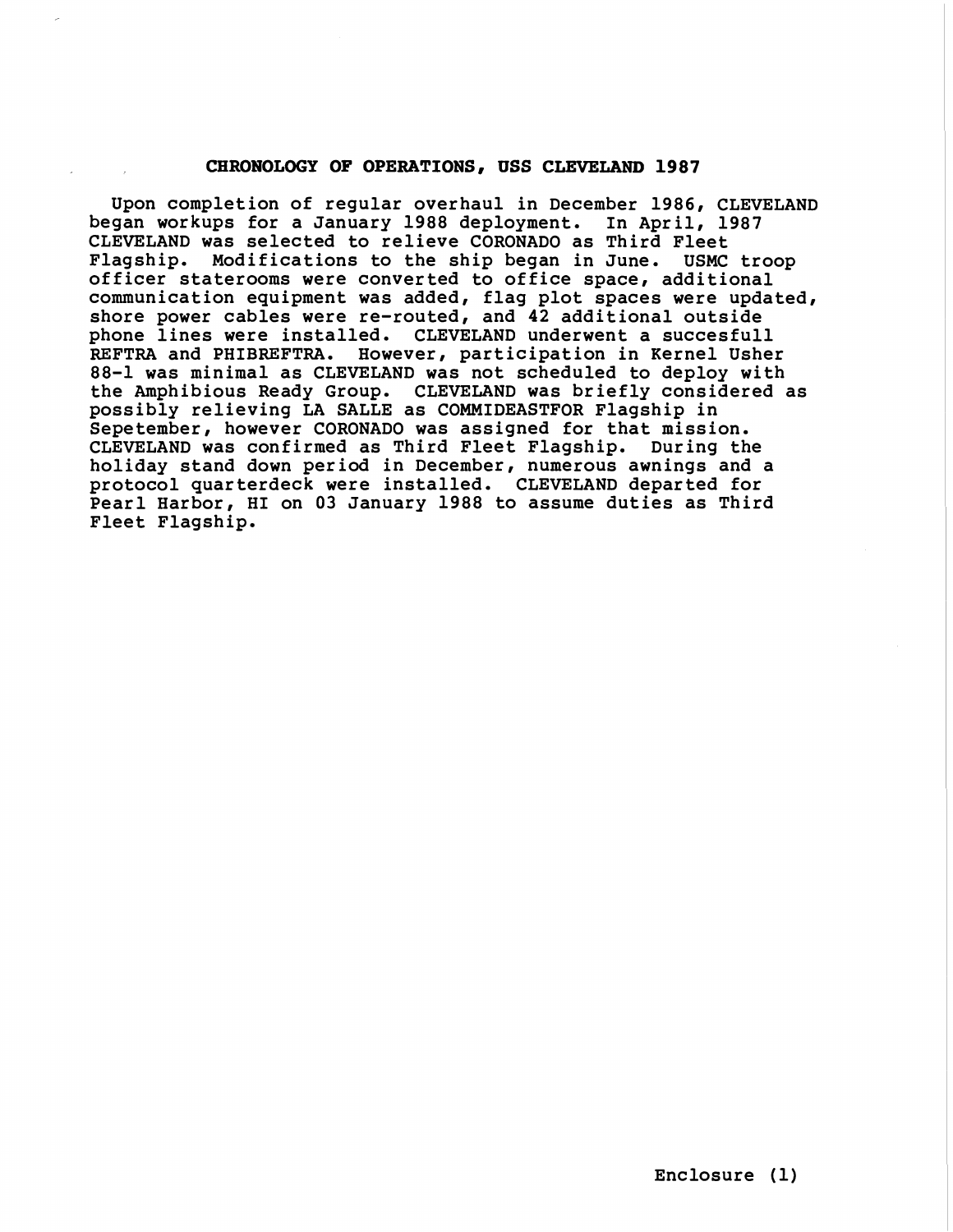\* **Unless otherwise noted, all inport periods were at NAVSTA San Diego, CA.** 

 $\hat{\mathcal{L}}$ 

| 12 JAN - 16 JAN     | Crash and Salvage Team Trainer                                                   |
|---------------------|----------------------------------------------------------------------------------|
| <b>20 JAN</b>       | AAV Inspection                                                                   |
| $26$ JAN $-$ 30 JAN | ISE SOCAL OPAREAS. Conducted General<br>and Engineering Casualty Control drills. |
| $30$ JAN $-$ 10 FEB | Industrial Hygiene Survey                                                        |
| <b>02 FEB</b>       | Radiation Health Survey                                                          |
| <b>07 FEB</b>       | Disbursing Review                                                                |
| 09 FEB - 13 FEB     | <b>INSURV</b>                                                                    |
| 10 FEB              | Underway for INSURV tests                                                        |
| 18 FEB              | Aviation Readiness Inspection                                                    |
| <b>20 FEB</b>       | Tempest Inspection                                                               |
| $23$ FEB - 25 FEB   | Personnel Admin Assist Team                                                      |
| <b>27 FEB</b>       | Underway for Broadway Pier                                                       |
| $27$ FEB - 2 MAR    | Moored at Broadway Pier, San Diego, CA<br>for general visiting                   |
| <b>02 MAR</b>       | Underway for NAVSTA, San Diego, CA                                               |
| 03 MAR - 06 MAR     | MTT Phase I                                                                      |
| <b>09 MAR</b>       | Underway for Seal Beach, CA                                                      |
| 10 MAR              | Moored NAVSTA Seal Beach, CA. Commenced<br>Ammunition Onload                     |
| 11 MAR              | Continued Ammunition Onload. Underway<br>for NAVSTA San Diego, CA                |
| $17$ MAR $-$ 18 MAR | Conducted LFORM Onload                                                           |
| 18 MAR              | COMPHIBGRU THREE onboard for formal<br>visit.                                    |
| $23$ MAR - $27$ MAR | ISE SOCAL OPAREAS. Conducted General<br>and Engineering Casualty Control drills. |

 $\overline{2}$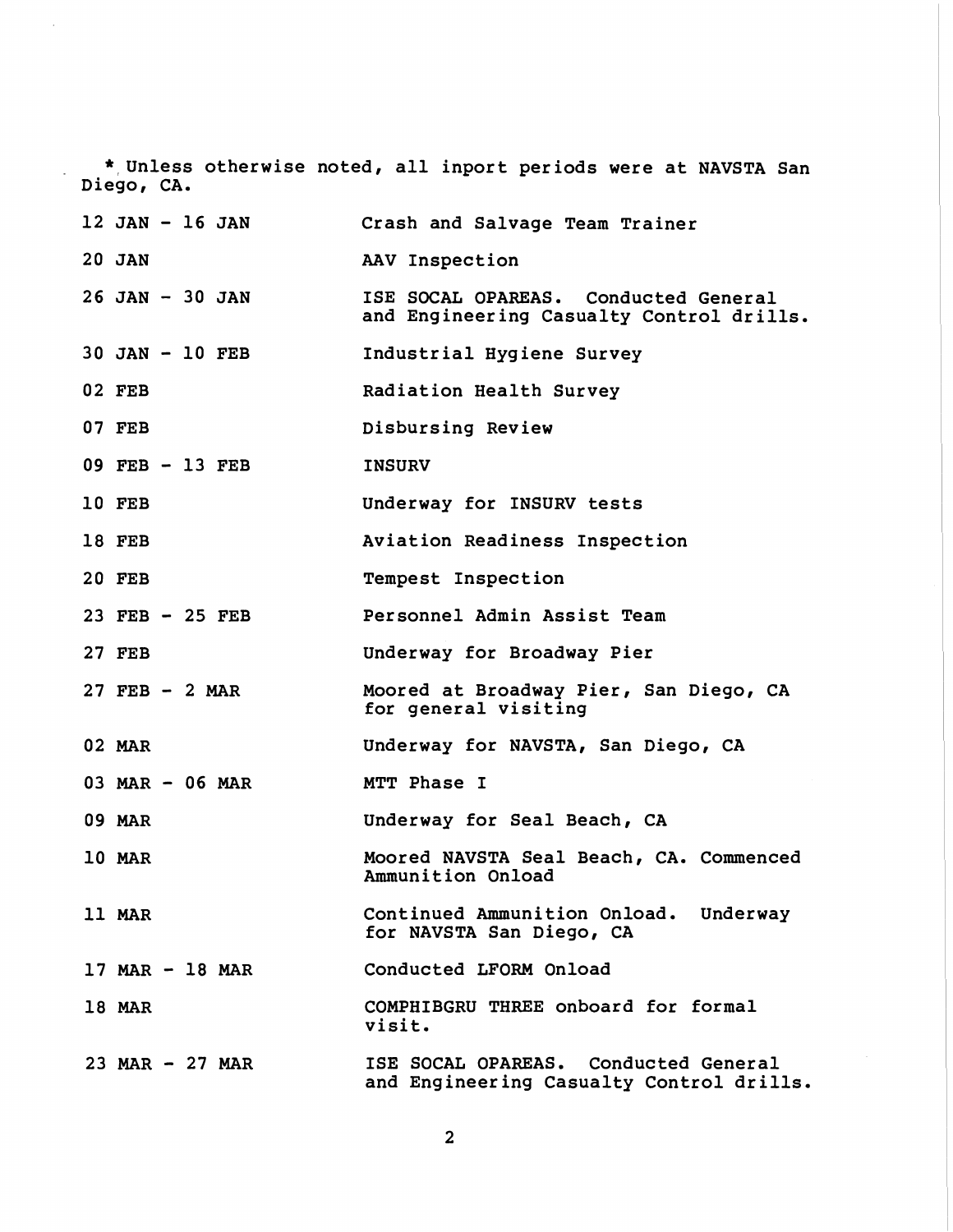| $30$ MAR $-$ 03 APR | MTT Phase II                                                                     |
|---------------------|----------------------------------------------------------------------------------|
| 31 MAR - 01 APR     | Underway for MTT Phase II                                                        |
| 06 APR - 10 APR     | ISE SOCAL OPAREAS. Conducted General<br>and Engineering Casualty Control drills. |
| 13 APR - 15 APR     | TYCOM 3M assist visit.                                                           |
| 13 APR              | HERO Survey.                                                                     |
| 13 APR              | Naval Audit Service Visit.                                                       |
| $20$ APR - 24 APR   | Underway for MTT Phase II                                                        |
| <b>30 APR</b>       | Guest ship/general visiting.                                                     |
| 05 MAY - 08 MAY     | ISE SOCAL OPAREAS. Conducted General<br>and Engineering Casualty Control drills. |
| 11 MAY              | Naval Safety Center Survey.                                                      |
| <b>26 MAY</b>       | Guest ship/general visiting.                                                     |
| <b>18 JUN</b>       | Guest ship/general visiting.                                                     |
| <b>19 JUN</b>       | TYCOM 3M Inspection                                                              |
| <b>23 JUN</b>       | Shipboard Security Evaluation conducted<br>by COMPHIBGRU THREE                   |
| <b>24 JUN</b>       | COMTHIRDFLT onboard for formal visit.                                            |
| 29 JUN - 30 JUN     | ISE SOCAL OPAREAS. Conducted General<br>and Engineering Casualty Control drills. |
| $01$ JUL - $02$ JUL | Supply Material Inspection.                                                      |
| 08 JUL - 10 JUL     | ISE SOCAL OPAREAS. Conducted General<br>drills.                                  |
| 13 JUL              | CMS assist visit. Diesel Engine<br>Inspection.                                   |
| 14 JUL              | Guest ship/general visiting.                                                     |
| 21 JUL - 22 JUL     | Underway for OPPE.                                                               |
| <b>30 JUL</b>       | CMS Inspection.                                                                  |
| 03 AUG - 04 AUG     | Training Readiness Evaluation.                                                   |

 $\overline{\mathbf{3}}$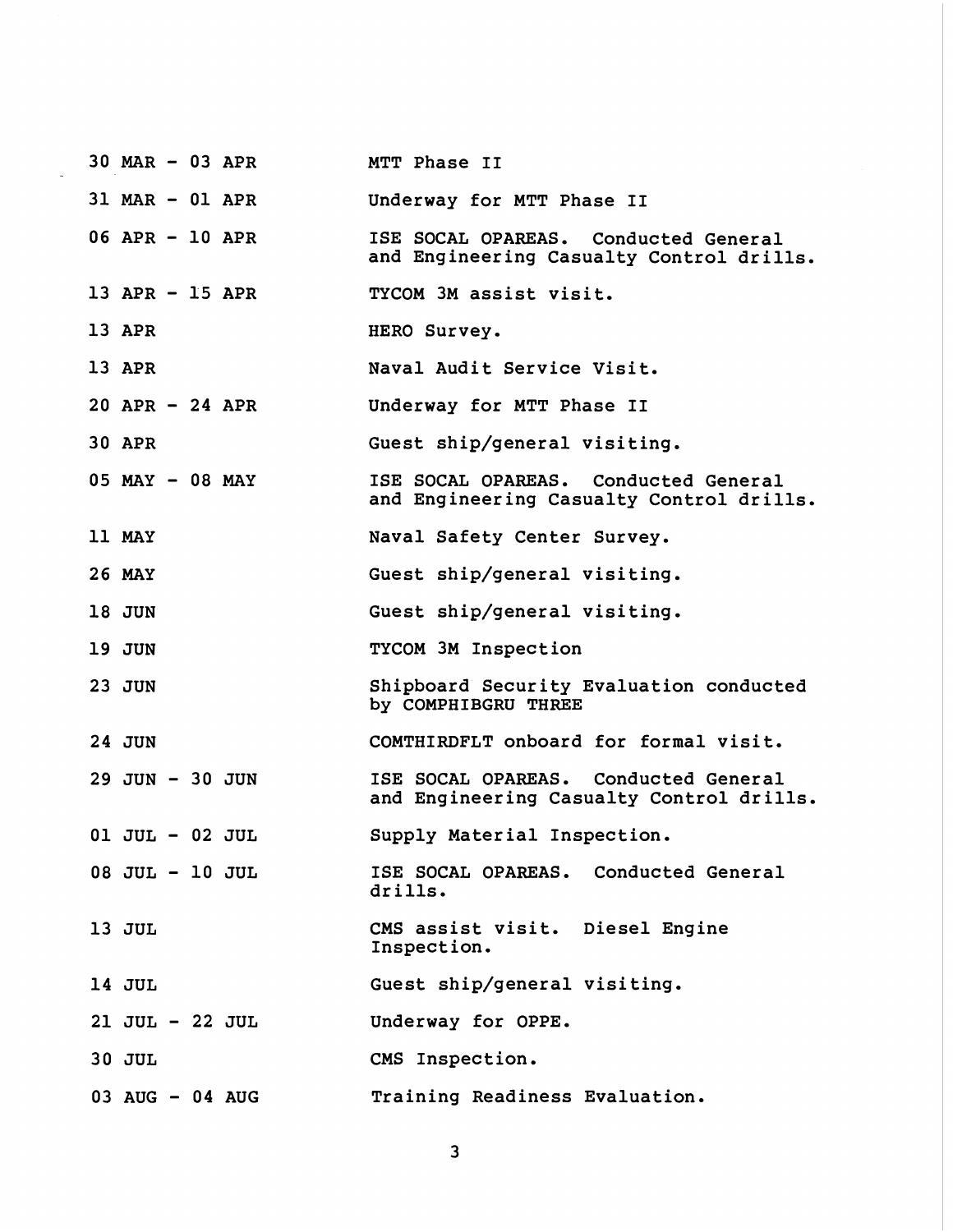| <b>0.5 AUG</b>    | Controlled Substance Assist Visit.                                                             |
|-------------------|------------------------------------------------------------------------------------------------|
| 11 AUG            | Postal Inspection                                                                              |
| 17 AUG            | Gage Calibration/Boiler Inspection.                                                            |
| 12 AUG - 18 AUG   | Pre-Training Readiness Inspection.                                                             |
| 21 AUG            | Boiler Inspection.                                                                             |
| 24 AUG - 28 AUG   | Crash and Salvage Team Trainer                                                                 |
| <b>26 AUG</b>     | Medical Readiness Evaluation.                                                                  |
| $02$ SEP - 04 SEP | Underway for NGFS Qualifications, San<br>Clemente Island, CA. Conducted Economy<br>Trial.      |
| 08 SEP - 18 SEP   | Underway for Refresher Training.                                                               |
| 10 SEP            | SRBOC Certification                                                                            |
| $21$ SEP - 25 SEP | Underway for Refresher Training.                                                               |
| 28 SEP - 30 SEP   | Command Inspection.                                                                            |
| <b>30 SEP</b>     | Legal Affairs Management Review                                                                |
| 05 OCT - 09 OCT   | Combat Systems Readiness Testing.                                                              |
| 07 OCT            | Underway for Combat Systems Readiness<br>Testing. Conducted USMC Troop Berthing<br>Inspection. |
| 08 OCT            | Shipboard Explosive Safety Inspection.                                                         |
| 09 OCT            | Command Religious Program Review.                                                              |
| 10 OCT            | Physical Security Inspection.                                                                  |
| 16 OCT            | LCDR E. W. Herbert relieved CDR D. C.<br>Nelms as Executive Officer.                           |
| 19 OCT - 23 OCT   | Underway for Amphibious Refresher<br>Training.                                                 |
| 26 OCT - 29 OCT   | Underway for Amphibious Refresher<br>Training.                                                 |
| $03$ NOV - 04 NOV | Nuclear Weapons Assist Team Visit.                                                             |

 $\overline{\mathbf{4}}$